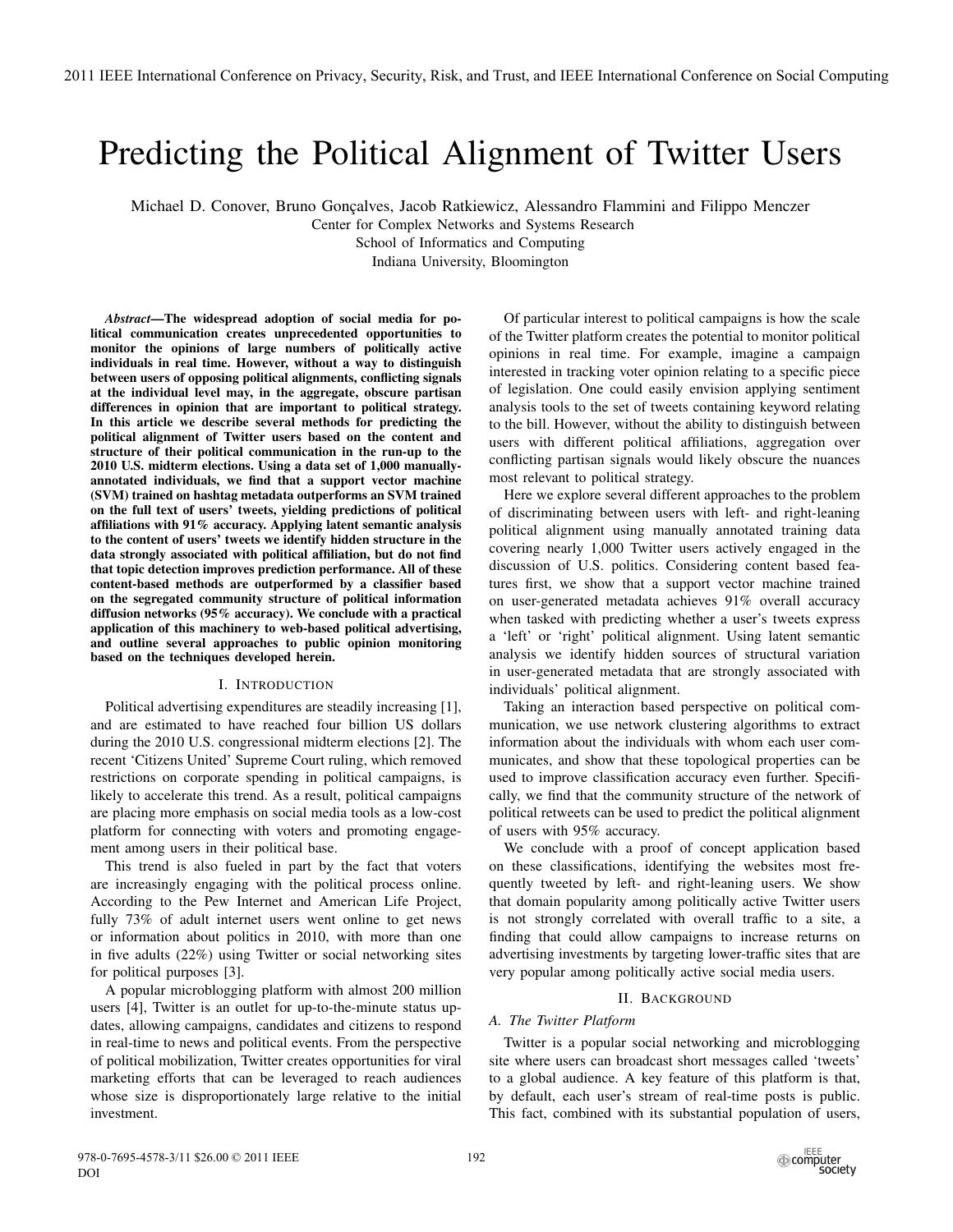TABLE I HASHTAGS RELATED TO #p2, #tcot, OR BOTH. TWEETS CONTAINING ANY OF THESE HASHTAGS WERE INCLUDED IN OUR SAMPLE.

| Just $\#p2$ | #casen #dadt #dc10210 #democrats #du1<br>#fem2 #gotv #kysen #lgf #ofa #onenation<br>#p2b #pledge #rebelleft #truthout #vote<br>#vote2010 #whyimvotingdemocrat #youcut |
|-------------|-----------------------------------------------------------------------------------------------------------------------------------------------------------------------|
| <b>Both</b> | #cspj #dem #dems #desen #gop #hcr #nvsen<br>#obama #ocra #p2 #p21 #phnm #politics<br>#sqp #tcot #teaparty #tlot #topprog #tpp<br>#twisters #votedem                   |
| Just #tcot  | #912 #ampat #ftrs #glennbeck #hhrs<br>#iamthemob #ma04 #mapoli #palin #palin12<br>#spwbt #tsot #tweetcongress #ucot<br>#wethepeople                                   |

TABLE II HASHTAGS EXCLUDED FROM THE ANALYSIS DUE TO AMBIGUOUS OR OVERLY BROAD MEANING.

| Excl. from $\#p2$ | #economy #gay #glbt #us #wc #lqbt |
|-------------------|-----------------------------------|
| Excl. from both   | #israel #rs                       |
| Excl. from #tcot  | #news #qsn #politicalhumor        |

renders Twitter an extremely valuable resource for commercial and political data mining and research applications.

One of Twitter's defining features is that each message is limited to 140 characters. In response to these space constraints, Twitter users have developed metadata annotation schemes which, as we demonstrate, compress substantial amounts of information into a comparatively tiny space. 'Hashtags,' the metadata feature on which we focus in this paper, are short tokens used to indicate the topic or intended audience of a tweet [5]; for example, #dadt for 'Don't Ask Don't Tell' or #jlot for 'Jewish Libertarians on Twitter.' Originally an informal practice, Twitter has integrated hashtags into the core architecture of the service, allowing users to search for these terms explicitly to retrieve a list of recent tweets about a specific topic.

In addition to broadcasting tweets to an audience of followers, Twitter users interact with one another primarily in two public ways: *retweets* and *mentions*. Retweets act as a form of endorsement, allowing individuals to rebroadcast content generated by other users, thus raising the content's visibility [6]. Mentions serve a different function, as they allow someone to address a specific user directly through the public feed, or to refer to an individual in the third person [7]. These two means of communication serve distinct and complementary purposes and together act as the primary mechanisms for explicit, public, user to user interaction on Twitter.

The free-form nature of the platform, combined with its space limitations and resulting annotation vocabulary, have led to a multitude of uses. Some use the service as a forum for personal updates and conversation, others as a platform for receiving and broadcasting real-time news and still others treat it as an outlet for social commentary and critical culture. Of particular interest to this study is the role of Twitter as a platform for political discourse.

#### *B. Data Mining and Twitter*

Owing to the fact that Twitter provides a constant stream of real-time updates from around the globe, much research has focused on detecting noteworthy, unexpected events as they rise to prominence in the public feed. Examples of this work include the detection of influenza outbreaks [8], seismic events [9], and the identification of breaking news stories [10]– [12]. These applications are similar in many respects to streaming data mining efforts focused on other media outlets, such as Kleinberg and Leskovec's 'MemeTracker' [13].

Its large scale and streaming nature make Twitter an ideal platform for monitoring events in real time. However, many of the characteristics that have led to Twitter's widespread adoption have also made it a prime target for spammers. The detection of spam accounts and content is an active area of research [14]–[16]. In related work we investigated the purposeful spread of misinformation by politically-motivated parties [17].

Another pertinent line of research in this area relates to the application of sentiment analysis techniques to the Twitter corpus. Work by Bollen *et al.* has shown that indicators derived from measures of 'mood' states on Twitter are temporally correlated with events such as presidential elections [18]. In a highly relevant application, Goorha and Ungar used Twitter data to develop sentiment analysis tools for the Dow Jones Company to detect significant emerging trends relating to specific products and companies [19]. Derivations of these techniques could be paired with the machinery from Section IV to accomplish the kind of real-time public opinion monitoring described in the introduction.

#### *C. Data Mining and Political Speech*

Formal political speech and activity have also been a target for data mining applications. The seminal work of Poole and Rosenthal applied multidimensional scaling to congressional voting records to quantify the ideological leanings of members of the first 99 United States Congresses [20]. Similar work by Thomas *et al.* used transcripts of floor debates in the House of Representatives to predict whether a speech segment was provided in support of or opposition to a specific proposal [21].

Related efforts have been undertaken for more informal, web-based political speech, such as that found on blogs and blog comments [22], [23]. While these studies report reasonable performance, the Twitter stream provides several advantages compared to blog data: Twitter provides a centralized data source, updated in real-time, with new sources automatically integrated into the corpus. Moreover, Twitter represents a broad range of individual voices, with tens of thousands of active contributors involved in the political discourse.

## III. DATA AND METHODS

## *A. Political Tweets*

The Twitter 'gardenhose' streaming API (dev.twitter.com/ pages/streaming api) provides a sample of about 10% of the entire Twitter feed in a machine-readable JSON format. Each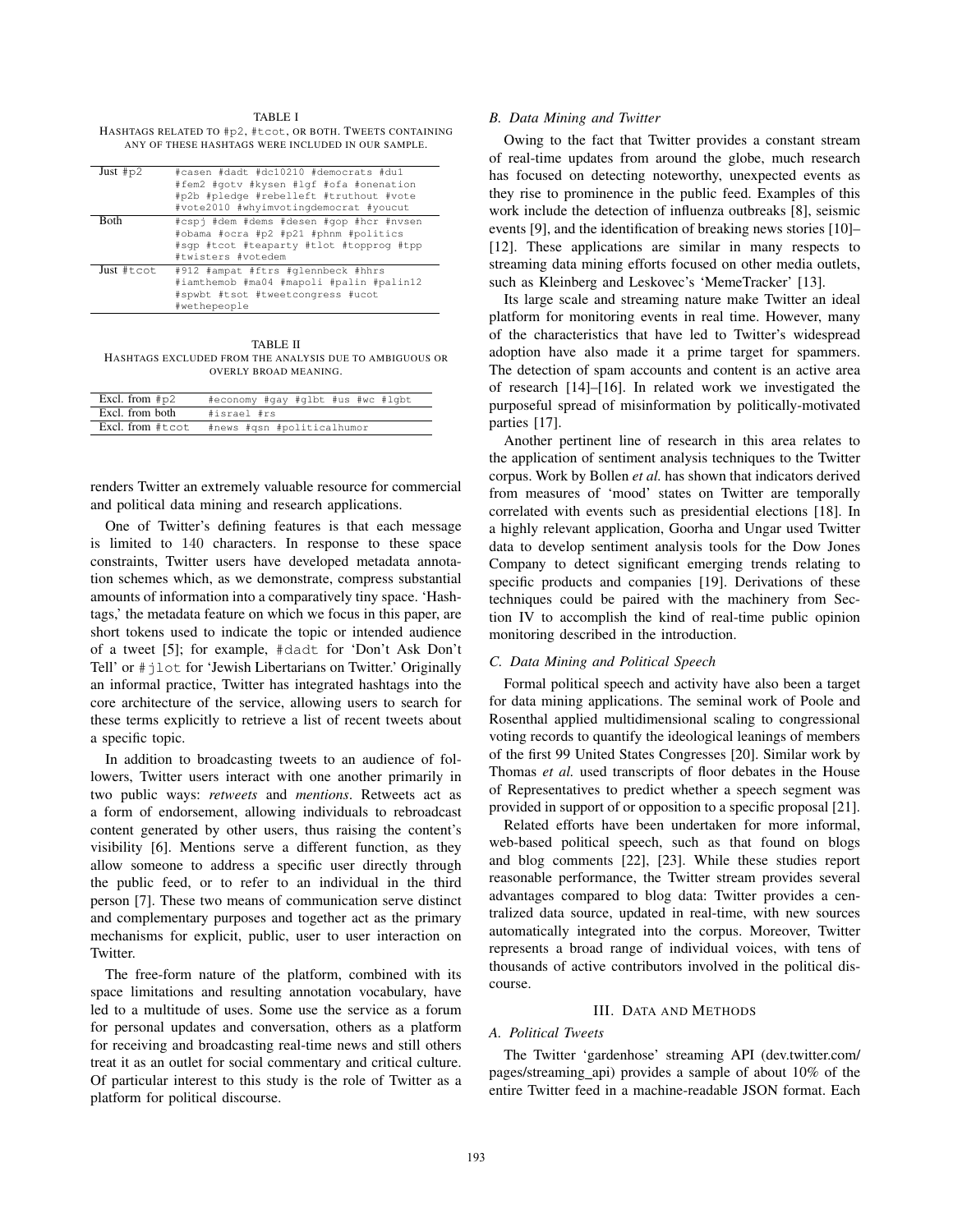tweet entry is composed of several fields, including a unique identifier, the text of the tweet, the time it was produced, the username of the account that produced the tweet, and in the case of retweets or mentions, the account names of the other users associated with the tweet.

This analysis focuses on six weeks of gardenhose data collected as part of a related study on political polarization [24]. The data cover approximately 355 million tweets produced during the period between September 14th and November 1st, 2010 — the run-up to the November 4th US congressional midterm elections.

Among all tweets, we consider as political communication any tweet that contained at least one politically relevant hashtag. Political hashtags were identified by performing a simple tag co-occurrence discovery procedure. We began by seeding our sample with two widely used left- and right-leaning political hashtags, #p2 ("Progressives 2.0") and #tcot ("Top Conservatives on Twitter"). For each of these, we identified the set of hashtags with which it co-occurred in at least one tweet, and ranked the results using the Jaccard coefficient. For the set of tweets S containing a seed hashtag, and the set of tweets T containing another hashtag, the Jaccard coefficient between  $S$  and  $T$  is given by

$$
\sigma(S,T) = \frac{|S \cap T|}{|S \cup T|}.
$$
 (1)

Thus, when the tweets in which a hashtag and seed both occur make up a large portion of the tweets in which either occurs, the two are similar. Using a similarity threshold of 0.005 we identified 66 unique hashtags, eleven of which were excluded due to overly-broad or ambiguous meaning (see Tables I and II.) The set of all tweets containing any one of these hashtags, 252 thousand in total, is used in all of the following analyses.

It's important to note that politically-motivated individuals often annotate content with hashtags whose primary audience would not likely choose to see such information ahead of time, a phenomenon known as *content injection*. As a result, hashtags in this study are frequently associated with users from both sides of the political spectrum, and therefore this seeding algorithm does not create a trivial classification scenario [24].

# *B. Communication Networks*

From the set of political tweets we also construct two networks: one based on *mention* edges and one based on *retweet* edges. In the mention network, nodes representing users  $A$  and  $B$  are connected by a weighted, undirected edge if either user mentioned the other during the analysis period. The weight of each edge corresponds to the number of mentions between the two users. The retweet network is constructed in the same manner: an edge between  $A$  and  $B$  means that  $A$ retweeted  $B$  or viceversa, with the weight representing the number of retweets between the two. In total, the mention network consists of 10,142 non-singleton nodes, with 7,175 nodes in its largest connected component (and 119 in the next-largest). The retweet network is larger, consisting of 23,766 non-singleton nodes, with 18,470 nodes in its largest connected component (and 102 nodes in the next-largest).

TABLE III CONTINGENCY TABLE OF INTER-ANNOTATOR AGREEMENT ON MANUAL CLASSIFICATIONS.

|           | Left | Ambiguous | Right |
|-----------|------|-----------|-------|
| Left      | 303  | 51        | 23    |
| Ambiguous | 19   | 32        | 24    |
| Right     | າາ   | 59        |       |

TABLE IV FINAL CLASS ASSIGNMENTS BASED ON RESOLUTION PROCEDURES DESCRIBED IN TEXT.

| Left. | Ambiguous | Right |
|-------|-----------|-------|
| 373   |           | 506   |

# *C. Labeled Data*

Let us now describe the creation of the labeled data used in this study for for training and testing our classifiers. We randomly selected a set of 1,000 users who were present in the largest connected components of both the mention and retweet networks. All users were individually classified by two annotators working independently of one another.

Each annotator assigned users to one of three categories: 'left', 'right', or 'ambiguous', based on the content of his or her tweets produced during the six week study period. The groups primarily associated with a 'left' political alignment were democrats and progressives; those primarily associated with a 'right' political alignment were republicans, conservatives, libertarians, and the Tea Party. Users coded as 'ambiguous' may have been taking part in a political dialogue, but it was difficult to make a clear determination about political alignment from the content of their tweets.

Using this coding scheme each of the annotators labeled 1,000 random users. Forty four accounts producing primarily non-English or spam tweets were considered irrelevant and excluded from this analysis. Table III shows the classifications of each annotator and their agreement.

Inter-annotator agreement is quite high for the 'left' and 'right' categories, but quite marginal for the 'ambiguous' category. This means that there were several users for whom one annotator had the domain knowledge required to infer a political alignment while the other did not. To address this issue we assigned a label to a user when either annotator detected information suggesting a political alignment in the content of a user's tweets. This mechanism was used to resolve ambiguity in 16% of users. Among the 956 relevant users in the sample there were 45 for whom the annotators explicitly disagreed about political alignment ('left' vs. 'right'). These individuals were included in the 'ambiguous' category.

After this resolution procedure, 373 users were labeled by the human annotators as expressing a 'left' political alignment, 506 users were labeled as 'right', and 77 were placed in the 'ambiguous' category, for a total of 956 users (Table IV). Ambiguous classifications are a typical result of scarce data at the individual level, but for completeness we report worstcase bounds on accuracy for the scenario in which all of these users are classified incorrectly.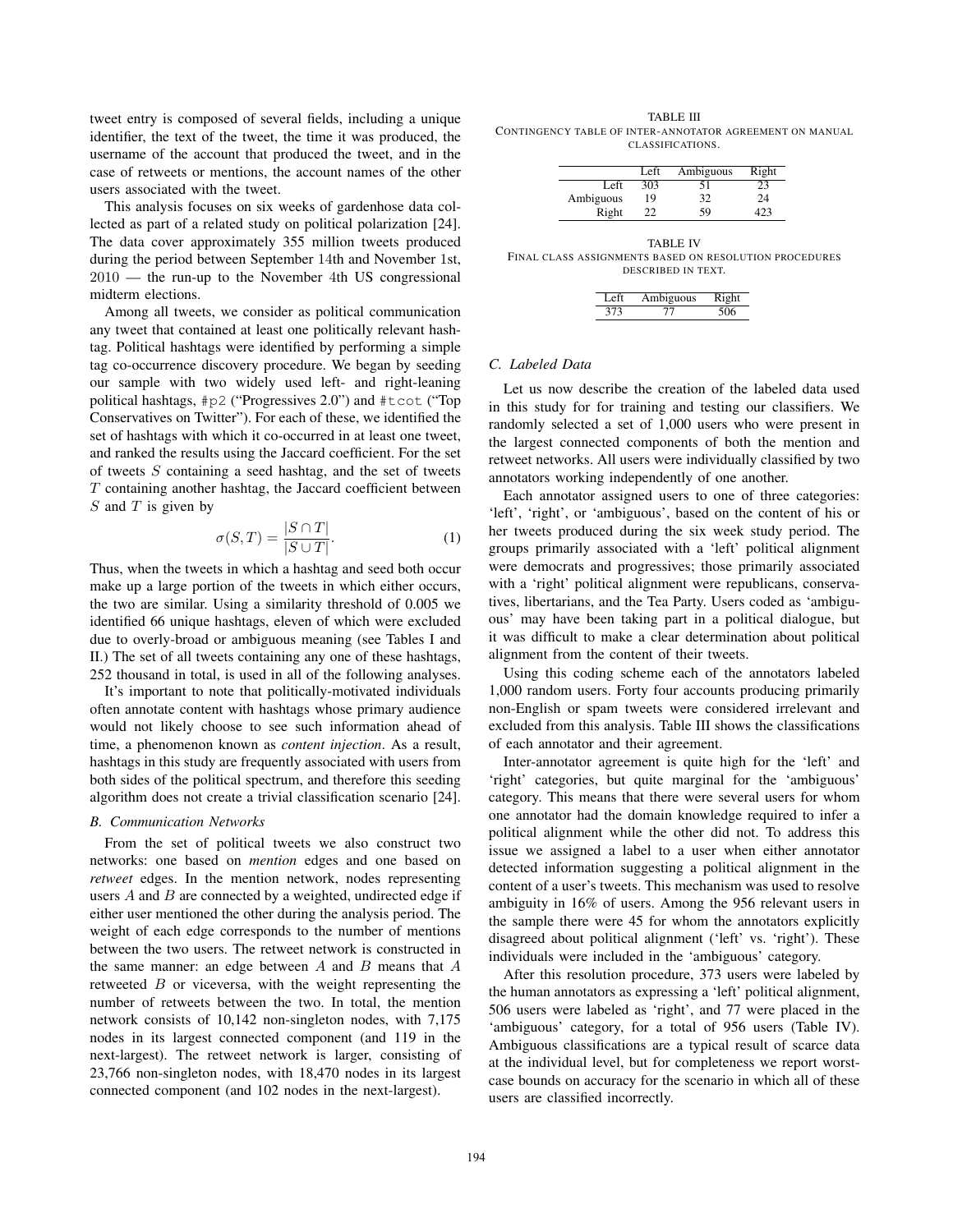## IV. CLASSIFICATION

One of the central goals of this paper is to establish effective features for discriminating politically left- and right-leaning individuals. To this end we examine several features from two broad categories: user-level features based on content and network-level features based on the relationships between users. Each feature set is represented in terms of a featureuser matrix  $M$ , where  $M_{ij}$  encodes the value for feature i with respect to user  $j$ .

For content-based classifications we use linear support vector machines (SVMs) to discriminate between users in the 'left' and 'right' classes. In the simple case of binary classification, an SVM works by embedding data in a highdimensional space and attempting to find the hyperplane that best separates the two classes [25]. Support vector machines are widely used for document classification because they are well-suited to classification tasks based on sparse, highdimensional data, such as those commonly associated with text corpora [26].

To quantify performance for different feature sets we report the confusion matrix for each classifier, as well as *accuracy* scores based on 10-fold cross-validation. For a confusion matrix containing true left  $(tl)$ , true right  $(tr)$ , false left  $(fl)$ and false right  $(fr)$ , the accuracy of a classifier is defined by:

$$
accuracy = \frac{tl + tr}{tl + tr + fl + fr}
$$
 (2)

where  $tl$  is the number of left-leaning users who are correctly classified, and so on.

#### *A. Content Analysis*

*1) Full-Text:* To establish a performance baseline, we train a support vector machine on a feature-user matrix corresponding to the TFIDF-weighted terms (unigrams) contained in each user's tweets [27]. In addition to common stopwords we remove hashtags, mentions, and URLs from the set of terms produced by all users, a step we take to facilitate comparison with other feature sets. Additionally, we exclude terms that occur only once in the entire corpus because they carry no generalizable information and increase memory usage. After these preprocessing steps, the resulting corpus contains 13,080 features, each representing a single term.

To make it clear how we compute vectors for each user and his associated tweets let us define TFIDF in detail. The TFIDF score for term  $i$  with respect to user  $j$  is defined in terms of two components, term frequency (TF) and inverse document frequency (IDF). TF measures the relative importance of term  $i$  in the set of tweets produced by user  $j$ , and is defined as:

$$
TF_{ij} = \frac{n_{ij}}{\sum_{k} n_{k,j}}\tag{3}
$$

where  $n_{ij}$  is the number of times term i occurs in all tweets produced by user j, and  $\sum_{k} n_{k,j}$  is the total number of terms in all tweets produced by user j. IDF discounts terms with high overall prominence across all users, and is defined as:

$$
IDF_i = \log \frac{|U|}{|U_i|} \tag{4}
$$

TABLE V SUMMARY OF CONFUSION MATRICES AND ACCURACY SCORES FOR VARIOUS CLASSIFICATION FEATURES, WITH THE SECTIONS IN WHICH THEY ARE DISCUSSED.

| Features        | Conf. matrix                                          | Accuracy | Section    |
|-----------------|-------------------------------------------------------|----------|------------|
| Full-Text       | $\begin{bmatrix} 266 & 107 \\ 75 & 431 \end{bmatrix}$ | 79.2%    | $\S$ IV-A1 |
| Hashtags        | $\begin{bmatrix} 331 & 42 \\ 41 & 465 \end{bmatrix}$  | 90.8%    | $\S$ IV-A2 |
| Clusters        | $\begin{bmatrix} 367 & 6 \\ 38 & 468 \end{bmatrix}$   | 94.9%    | § IV-B     |
| Clusters + Tags | $\begin{bmatrix} 366 & 7 \\ 38 & 468 \end{bmatrix}$   | 94.9%    | § IV-B     |

where  $U$  is the set of all users, and  $U_i$  is the subset of users who produced term  $i$ . A term produced by every user has no discriminative power and its IDF is zero. The product  $TF_{ij}$ .  $IDF<sub>i</sub>$  measures the extent to which term i occurs frequently in user  $i$ 's tweets without occurring in the tweets of too many other users.

The classification accuracy for this representation of the data is 79%, and its confusion matrix is shown in Table V. The lower accuracy bound for this approach, assuming that all ambiguous users are incorrectly classified, is 72.6%.

*2) Hashtags:* Hashtags emerged organically within the Twitter user community as a way of annotating topics and threads of discussion. Since these tokens are intended to mark the content of discussion, we might expect that they contain substantial information about a user's political leaning.

In this experiment we populate the feature-user matrix with values corresponding to the relative frequency with which user  $j$  used a hashtag  $i$ . This value is equivalent to the TF measure from Equation 3, but described in terms of hashtags rather than unigrams. We note that weighting by IDF did not improve performance. Eliminating hashtags used by only one user we are left with 4,701 features. For this classification task we report an accuracy of 90.8%; see Table V for the confusion matrix. The lower bound on this approach, assuming that all ambiguous users were misclassified, is 83.5%.

As evidenced by its higher accuracy score, a classifier that uses hashtag metadata outperforms one trained on the unigram baseline data. Analogous findings are observed in biomedical document classification, where classifiers trained on abstracts outperform those trained on the articles' full text [28]. The reasoning underlying this improvement is that abstracts are necessarily brief and information rich. In the same way, Twitter users must condense substantial semantic content into hashtags, reducing noise and simplifying the classification task.

*3) Latent Semantic Analysis of Hashtags:* Latent semantic analysis (LSA) is a technique used in text mining to discover a set of topics present in the documents of a corpus. Based on the singular value decomposition, LSA is argued to address issues of polysemy, synonym, and lexical noise common in text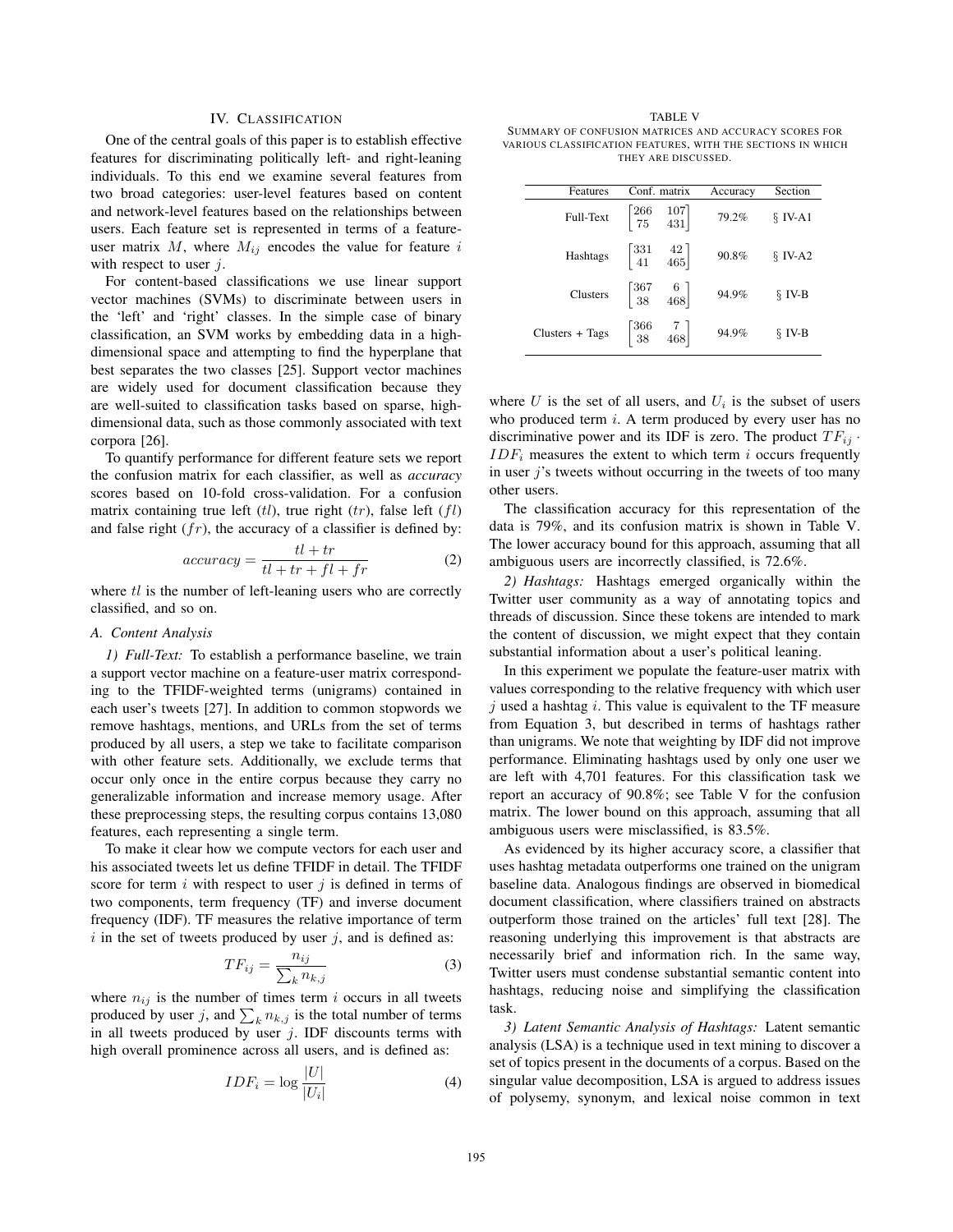TABLE VI MOST EXTREME HASHTAG COEFFICIENTS FOR SECOND LEFT SINGULAR VECTOR. THIS LINEAR COMBINATION OF HASHTAGS APPEARS TO CAPTURE VARIANCE ASSOCIATED WITH POLITICAL ALIGNMENT.

| Hashtag              | Coeff. | Hashtag    | Coeff.   |
|----------------------|--------|------------|----------|
| #tcot                | 0.380  | #p2        | $-0.914$ |
| #sqp                 | 0.030  | #dadt      | $-0.071$ |
| #ocra                | 0.020  | #p21       | $-0.042$ |
| #hhrs                | 0.013  | #votedem   | $-0.039$ |
| #twisters            | 0.012  | #lqbt      | $-0.038$ |
| #tlot                | 0.011  | #p2b       | $-0.032$ |
| #whyimvotingdemocrat | 0.009  | #topprog   | $-0.027$ |
| #rs                  | 0.005  | #onenation | $-0.025$ |
| #ftrs                | 0.004  | #dems      | $-0.023$ |
| $\text{\#ma04}$      | 0.004  | #qop       | $-0.021$ |
| #tpp                 | 0.003  | #hcr       | $-0.017$ |

corpora [29]. Given a feature-document matrix, the singular value decomposition  $U\Sigma V^t$ , produces a factorization in terms of two sets of orthogonal basis vectors, described by  $U$  and  $V^t$ . The left singular vectors, U, provide a vector basis for terms in the factorized representation, and the right singular vectors,  $V$ , provide a basis for the original documents, with the singular values of matrix  $\Sigma$  acting as scaling factors that identify the variance associated with each dimension. In practice, LSA is said to uncover hidden topics present in a corpus, a claim supported by the analytical work of Papadimitriou *et al.* [30].

We apply this technique to the hashtag-user matrix in an attempt to identify latent factors corresponding to political alignment. The coefficients of the linear combination of hashtags most strongly associated with the second left singular vector, shown in Table VI, suggest that one is present in the data. Hashtags with extreme coefficients for this dimension include #dadt for 'Dont Ask Don't Tell', #p2 for Progressives 2.0, #tcot for Top Conservatives on Twitter, and #ocra for 'Organized Conservative Resistance Alliance.' The hashtag #whyimvotingdemocrat originally became a trending topic among left-leaning users, but was subsequently hijacked by right-leaning users to express sarcastic reasons they might vote for a Democratic candidate. A consequence of these coefficients is that users who use many left-leaning hashtags will have negative magnitude with respect to this dimension, and users who use many right-leaning hashtags will have positive magnitude in this dimension. Figure 1 shows clear separation between left- and right-leaning users in terms of the first and second right singular vectors.

A support vector machine trained on features describing users in terms of the first two right singular hashtag vectors does not improve accuracy compared to hashtag TF scores alone. Expanding the feature space to the first three LSA dimensions improves performance by an insignificant amount (about 0.1%), and the addition of subsequent features only degrades performance.

#### *B. Network Analysis*

The previous two feature sets are based on the *content* of each user's tweets. We might also choose to ignore this content entirely, focusing instead on the relationships between users.



Fig. 1. Users plotted in the latent semantic space of the first and second right singular vectors. Colors correspond to class labels.

Many social networks exhibit homophilic properties — that is, users prefer to connect to those more like themselves and as a consequence structural information can be leveraged to infer properties about nodes that tend to associate with one another [31], [32]. In the following, we focus on the largest connected component of the retweet network, as previous work suggests that it may tend to segregate ideologically-opposed users [24].

The cluster structure of the retweet network was established by applying a community detection algorithm using the label propagation method of Raghavan *et al.* [33]. Starting with an initial arbitrary label (cluster membership), this greedy method works by iteratively assigning to each node the label that is shared by most of its neighbors. Ties are broken randomly when they occur. Owing to this stochasticity, the label propagation method can return different cluster assignments for the same graph, even with the same initial conditions. Empirical analysis highlighted further instability resulting from random starting conditions: the algorithm easily converges to local optima.

To address this issue we used initial label assignments based on the clusters produced by Newman's leading eigenvector modularity maximization method for two clusters [34], rather than assigning labels at random. To verify that consistent clusters are produced across different runs of the algorithm for the same starting conditions, we repeated the analysis one hundred times and compared the label assignments produced at every run.

The similarity of two label assignments  $C$  and  $C'$  over a graph with  $n$  nodes can be computed by the Adjusted Rand Index (ARI) [35] as follows. Arbitrarily number the two clusters of C as  $c_1, c_2$ , and likewise number the clusters of  $C'$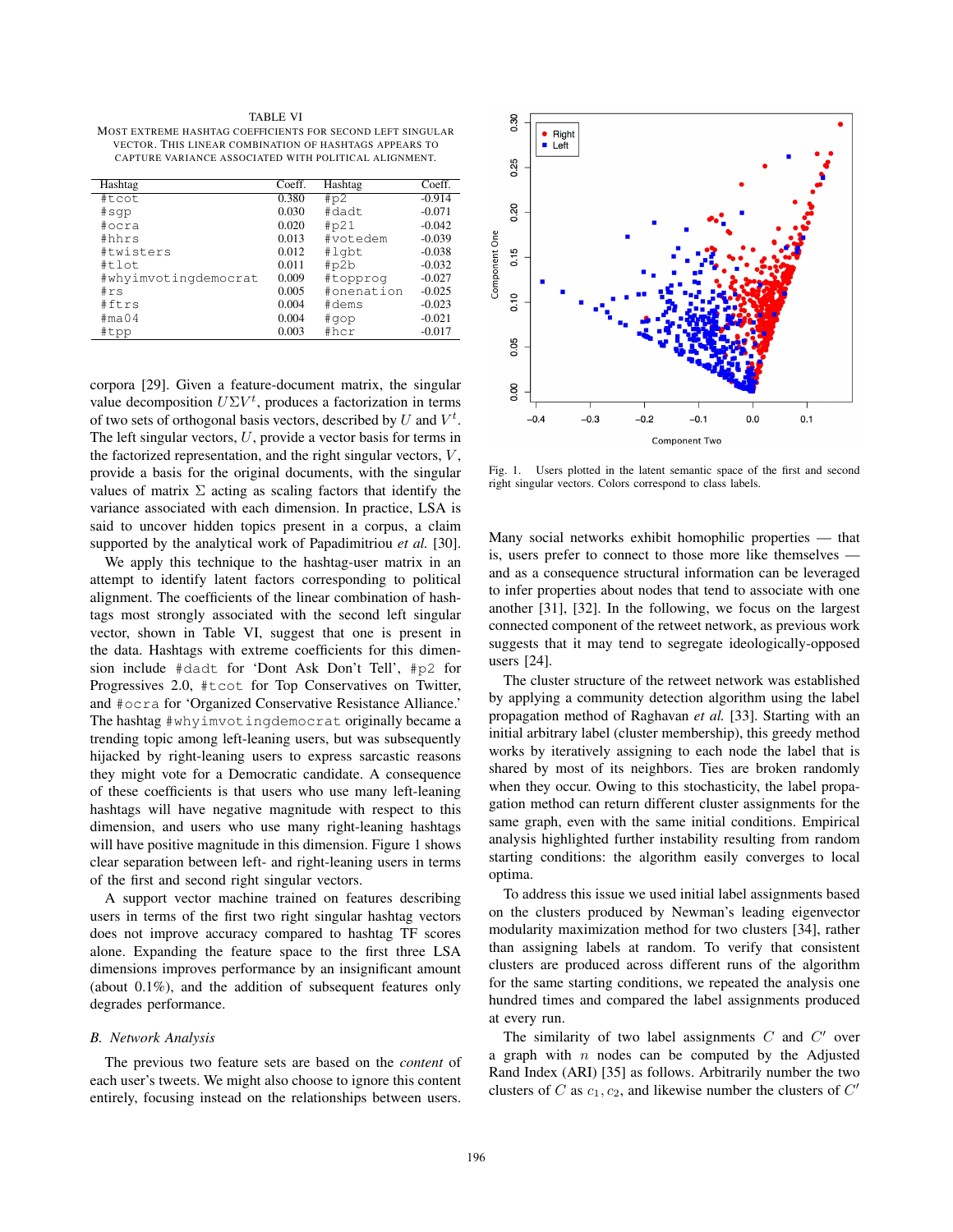# TABLE VII

MINIMUM, MAXIMUM, AND AVERAGE ARI SIMILARITIES BETWEEN 4,950 PAIRS OF CLUSTER ASSIGNMENTS COMPUTED BY LABEL PROPAGATION FOR THE RETWEET NETWORK.



Fig. 2. The political retweet network, laid out using a force-directed algorithm. Node colors reflect cluster assignments (see text).

as  $c'_1, c'_2$ . Define then the *contingency matrix* N, where  $N_{i,j}$ is the number of nodes of the graph simultaneously in  $c_i$  and  $c'_{j}$ . Define for this matrix the row sum  $a_{i} = \mathbf{N}_{i,1} + \mathbf{N}_{i,2}$ , and similarly the column sum  $b_j = N_{1,j} + N_{2,j}$ . The ARI is then defined by:

$$
ARI(C, C') = \frac{\sum_{ij} {N_{i,j} \choose 2} - \left[\sum_i {a_i \choose 2} \sum_j {b_j \choose 2}\right] / {n \choose 2}}{\frac{1}{2} \left[\sum_i {a_i \choose 2} + \sum_j {b_j \choose 2}\right] - \left[\sum_i {a_i \choose 2} \sum_j {b_j \choose 2}\right] / {n \choose 2}} (5)
$$

This measure varies from  $-1$  when the two cluster assignments disagree for every item, to  $+1$  when they are identical. A value of 0 indicates agreement at chance levels. Table VII reports the high average agreement between the 4,950 pairs of cluster assignments resulting from the 100 runs.

This method resulted in a cluster assignment for the retweet network with a modularity of 0.48, a high value indicating well-separated communities [34]. Figure 2 shows the retweet network laid out using a force-directed layout algorithm [36], with colors determined by the community to which each node was assigned. Table VIII reports the proportions of users labeled as 'left', 'right' and 'ambiguous' present in each retweet network cluster, and indicates that each network community exhibits clear partisan composition. Nodes in the

TABLE VIII PARTISAN COMPOSITION (AS DETERMINED BY MANUAL INSPECTION OF A RANDOM SAMPLE OF 1,000 USER PROFILES) AND SIZE OF THE TWO RETWEET NETWORK CLUSTERS.

|           | Left     | Right | Ambiguous | Nodes  |
|-----------|----------|-------|-----------|--------|
| Cluster A | $1.2\%$  | 93.4% | 5.4%      | 7.115  |
| Cluster B | $80.1\%$ | 8.7%  | $11.1\%$  | 11.355 |

left-dominated cluster are colored blue in Figure 2, while nodes in the right-dominated community are colored red. We note here that a similar procedure, applied to the network of mentions, does not reveal a clear partisan divide, and instead indicates that mentions form a communication bridge across which information flows between ideologically-opposed users [24].

The strong association between cluster membership and political alignment suggests a simple classifier. This classifier would accept the cluster label of a user (either  $A$  or  $B$ ), and assign that user to the 'left' if she was in cluster  $B$ , and the 'right' otherwise. The accuracy of this method is 95%; its confusion matrix is show in Table V. Assuming that all 'ambiguous' users are incorrectly classified yields a lower bound of 87.3% on the accuracy. This finding emphasizes the importance of the structure relative to content with respect to the loci of information about actors engaged in digitallymediated communication.

We also experimented with combining topological information with the content data introduced earlier, resulting in a feature set comprised of cluster assignments and 19 hashtag features selected by Hall's feature selection algorithm [37]. Using a support vector machine, this method performed no better than using the network cluster label alone (Table V).

#### V. APPLICATIONS

Social media data has proven valuable for predictions in various domains, including politics [18], [38], [39]. The machine learning apparatus outlined above, paired with sentiment analysis techniques, could supplement traditional phone-based opinion surveys by allowing political campaigns to monitor public opinion regarding specific candidates and issues among users in their voting base [40]. Similarly, burst-detection mechanisms could be employed to detect a rise in prominence of a specific candidate or issue, allowing campaigns to shape marketing and messaging efforts in response to emerging topics and trends [11], [41], [42]. Critically, analyses of this nature depend on the ability to disambiguate users of different political identities, lest conflicting signals from users of opposing ideology cancel one another out at the aggregate level.

As an application of these data mining techniques consider buying decisions for web-based political advertising. Here we produce ranked lists of the domains most frequently tweeted by users of each political alignment, based on the predictions of the network classification method. Many Twitter users rely on URL shortening services to hash hyperlinks into a more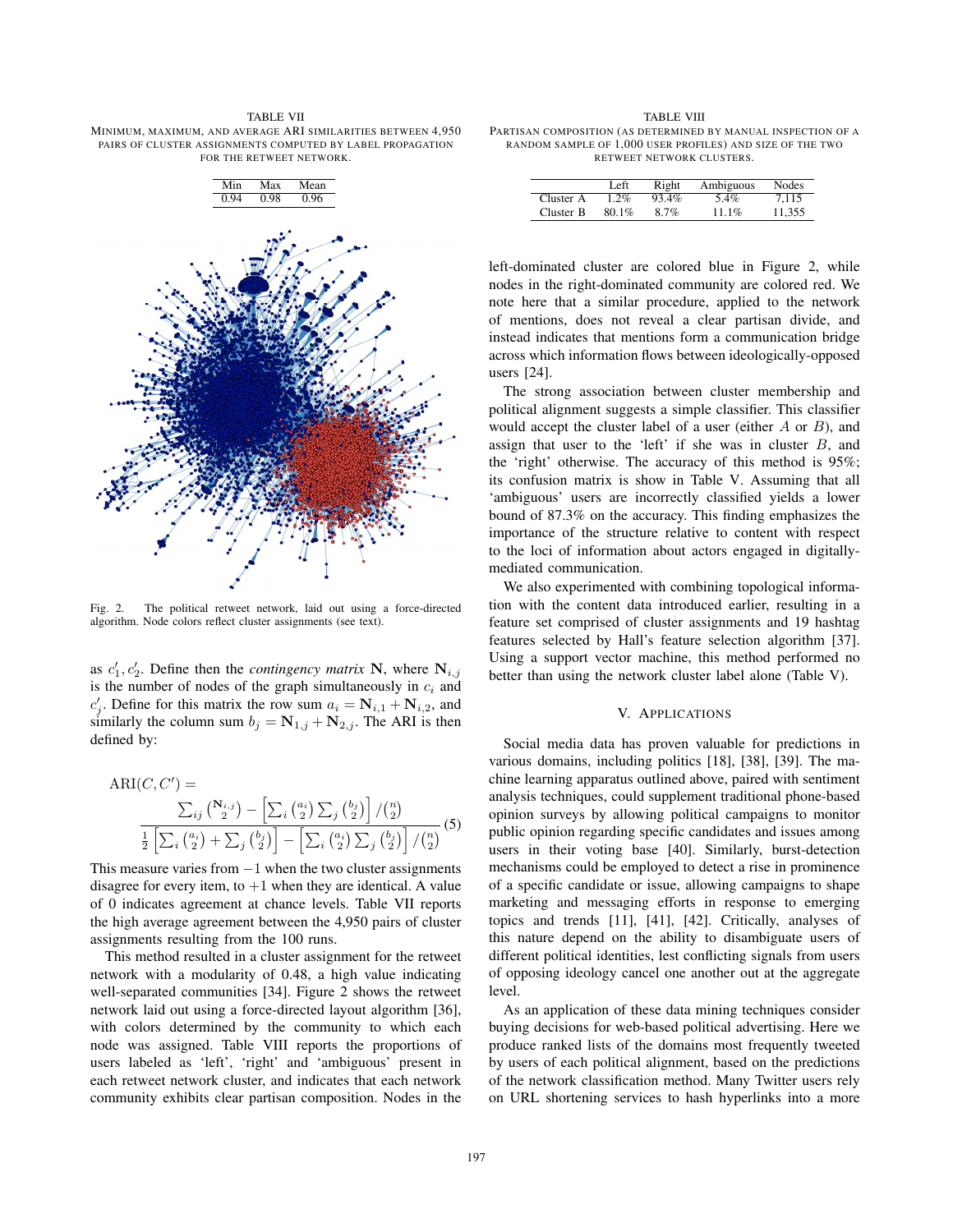TABLE IX WEBSITES MOST FREQUENTLY TWEETED BY LEFT- AND RIGHT-LEANING USERS, RANKED BY POPULARITY.

| Popular Left          | Popular Right           |
|-----------------------|-------------------------|
| feedproxy.google.com  | feedproxy.google.com    |
| mediamatters.org      | hotair.com              |
| politicalwind.com     | qop2112.com             |
| voutube.com           | youtube.com             |
| dailykos.com          | redstate.com            |
| truthy-out.org        | firstthings.com         |
| msnbc.msn.com         | americanthinker.com     |
| thinkprogress.org     | google.com              |
| harryreid.com         | survivalstation.org     |
| realclearpolitics.com | newsbusters.org         |
| www.google.com        | biggovernment.com       |
| twitwall.com          | realclearpolitics.com   |
| thedailybeast.com     | conservatives4palin.com |
| feeds.dailykos.com    | newsmax.com             |
| crooksandliars.com    | nationalreview.com      |



Fig. 3. Scatter plot of popularity of the 200 most frequently tweeted domains for members of left- and right-leaning network clusters versus global traffic among users of the Alexa toolbar.

compact format, and here we focus on links encoded using the popular *bit.ly* platform.

Ordered lists of the most popular domain names among left- and right-leaning users are presented in Table IX, and predictably tend to correspond to left- and right-leaning media. One exception is feedproxy.google.com, which is popular in both communities but is not politically aligned; it is the domain used for RSS feeds by Google Reader. Given these results, we emphasize that the domains most popular among left- and right-leaning Twitter users are not simply those with high traffic volume generally. Using the Alexa Web Information Service (aws.amazon.com/awis/) we obtained traffic statistics for each of the 200 most popular domains among users in each community. Alexa reports popularity in terms of pageviews per million impressions among users who have downloaded the Alexa toolbar plugin. Figure 3 suggests a weak correlation between the popularity among politically active Twitter users and global traffic volume. The Kendall's correlation coefficient between site popularity on Twitter and site popularity as measured by Alexa is  $\tau = 0.12$  for sites popular among leftleaning users and  $\tau = 0.14$  for right-leaning users.<sup>1</sup> These values confirm that the correlation is weak for both groups. Consequently, marketing efforts targeted at users of a specific alignment (for example, calls for campaign contributions and issue-specific ads targeted at mobilizing a political base) may achieve a higher return on investment by purchasing advertising on sites that are popular among social media users but have lower traffic from the internet population at large.

#### VI. CONCLUSIONS

In this article we used a rigorously constructed dataset to demonstrate that politically-active Twitters users generate textand network-based information that can be used to effectively predict the political alignment of large numbers of individuals.

We detailed several approaches to this problem based on both content and network analysis. Techniques based on the statistical analysis of political communication networks provide the highest accuracy, thanks to the strong signal present in the partisan structure of the retweet network. However, we have shown that information-rich hashtag features are almost as effective at capturing political alignment, and have the benefit of generalizing without the need to recluster the network to accommodate new users.

Finally, as a proof of concept we illustrate the utility of this prediction capability by identifying the websites most popular among Twitter users from the political left and right, respectively. This approach reveals novel information about the popularity of different media outlets that can be leveraged to improve web-based advertising purchasing decisions.

We see much potential in the techniques described herein, which together represent a critical component in the real-time analysis of public opinion at the scale of tens of thousands of individual political actors. Looking forward, interesting open questions remain with respect to the generalizability of these approaches to international political discourse, multiparty systems, and the overall representativeness of communication on social media platforms. It is our hope that with continued refinement, techniques like these may yield insights into dynamics of political consensus and conflict throughout the world, perhaps even illuminating the role social media play in the process of political revolution.

*Acknowledgments:* We are grateful to Andrew Ratkiewicz and Matthew Francisco for their generous assistance in the annotation process, and to all the members of the Truthy project (truthy.indiana.edu). We thank Predrag Radivojac for his useful comments and analytical insights. We acknowledge support from the Lilly Foundation (Data to Insight Center Research Grant), the National Science Foundation (award CCF-1101743), the Pervasive Technology Institute, the Center for Complex Networks and Systems Research, and the School of Informatics and Computing at Indiana University, Bloomington.

<sup>1</sup>Since the data are broadly distributed, the assumption of normality required for computing the Pearson correlation coefficient does not hold. Therefore, we turn to a non-parametric test of dependence and use Kendall's  $\tau$  to measure *rank* correlation.